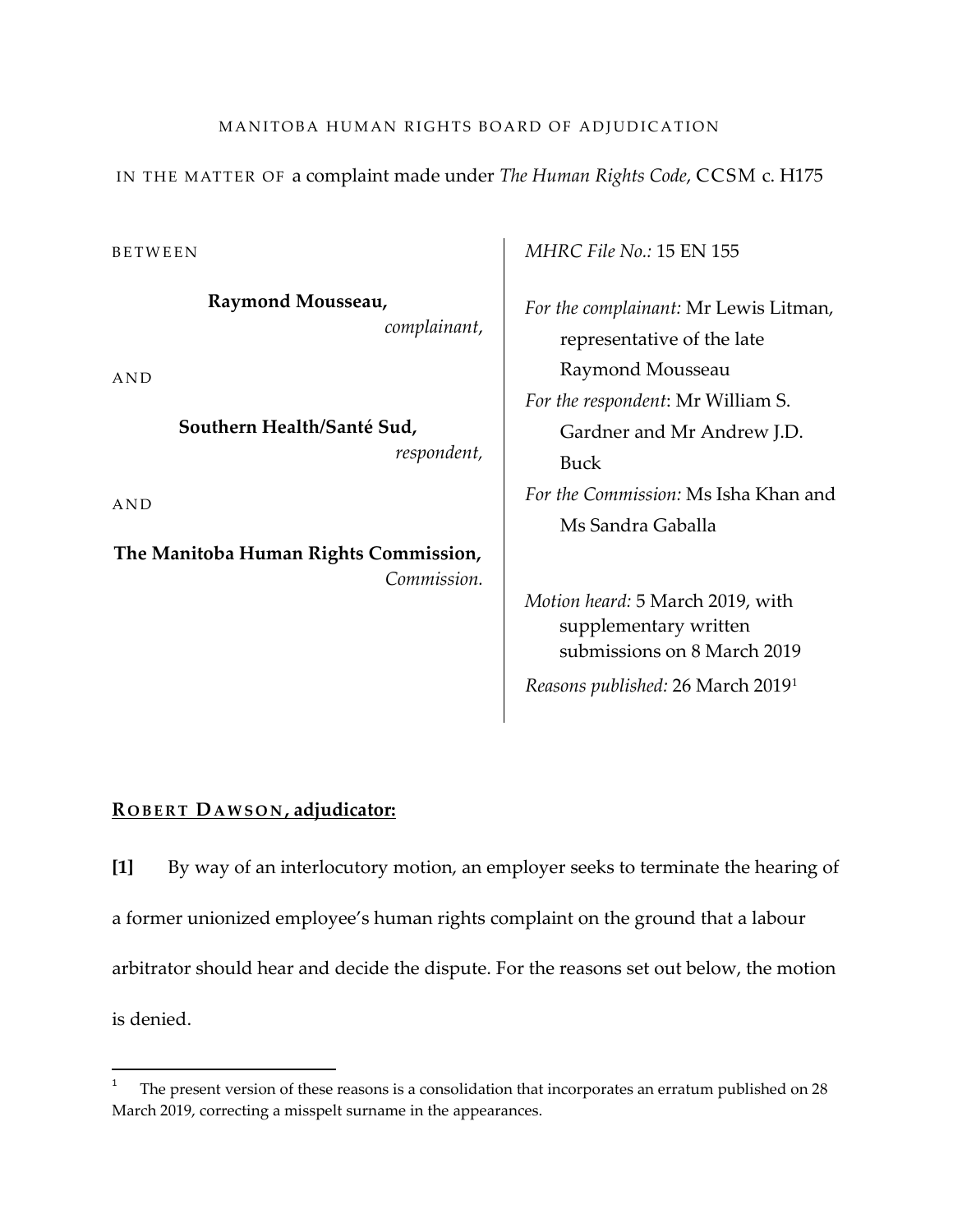## **Background**

**[2]** The respondent hired the complainant as a probationary unionized employee on 20 March 2015. Within a couple of weeks or so, the complainant had a verbal argument with another employee at the workplace. The disagreement appears to have arisen out of the complainant's political views about the RCMP and the other employee's comments, which the complainant construed as an attack upon his religious beliefs and an affront to his ancestry or race. A similar confrontation seems to have occurred when the complainant met with management to discuss the original argument. The respondent employer soon terminated the complainant's probationary employment on the ground that he had breached the respectful workplace policy. No grievance was ever filed, even though the collective bargaining agreement included a provision by which the respondent employer contractually undertook "to exercise its management rights… in a consistent, equitable and non-discriminatory manner." Instead, the complainant filed a human rights complaint on 19 June 2015, alleging that the employer had discriminated against him on the grounds of his religion, ancestry or race, and political views. The complainant has since died.

**[3]** After the Chief Adjudicator had designated me on 3 October 2018 to hear and decide the complaint, the respondent's lawyer brought this interlocutory motion, which I heard on 5 March 2019. I also allowed the respondent to file a supplementary written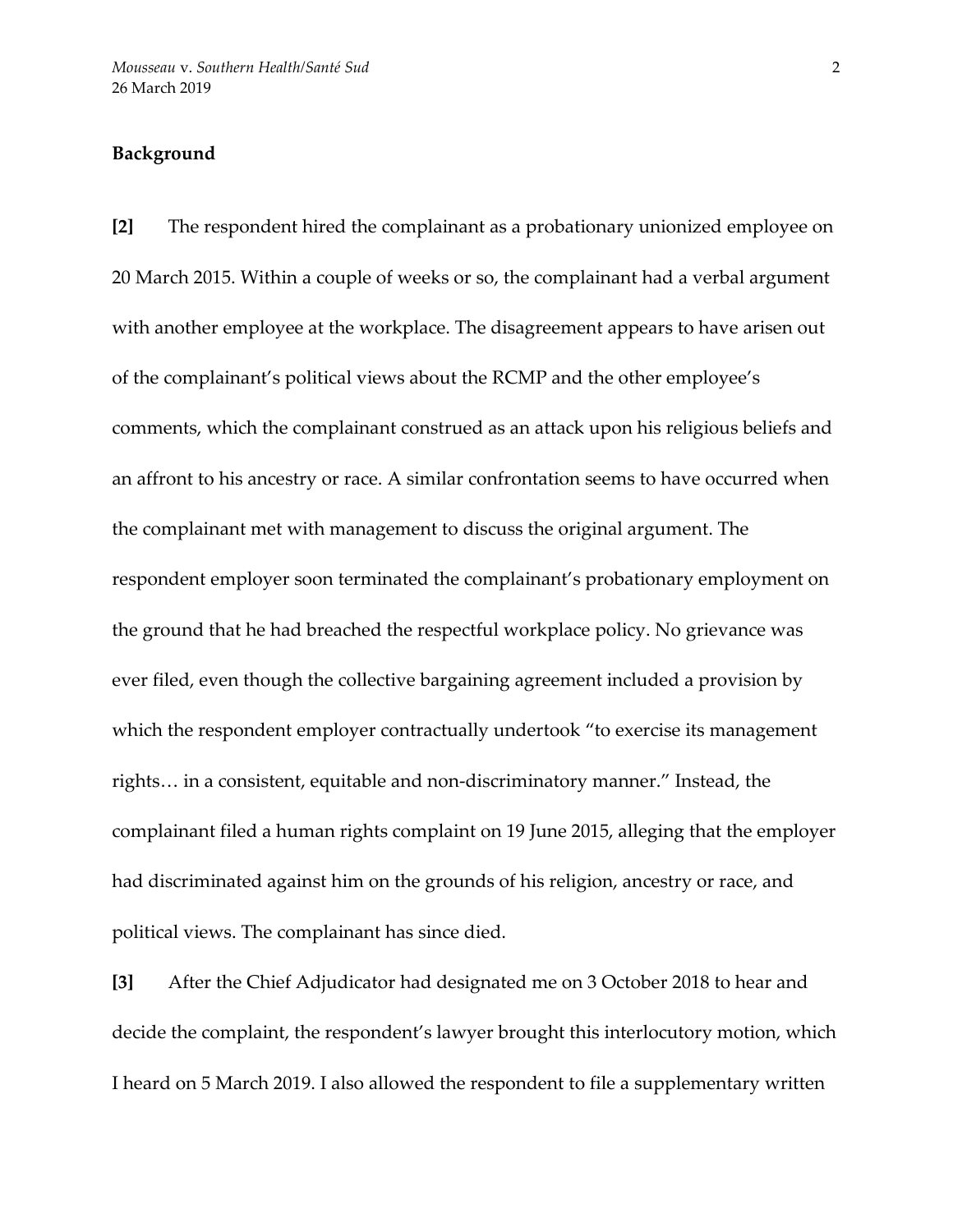argument on 8 March 2019. Because the hearing of this complaint has already been scheduled to begin in only two months from now, it was expedient that I should make an interlocutory order on 9 March 2019, denying the respondent's motion with written reasons to follow. These are those reasons for my decision.

### **Arguments of the parties**

**[4]** The respondent submitted that the instant dispute does not transcend the collective bargaining agreement. The dispute arises out the misconduct of a unionized probationary employee who had breached his employer's respectful workplace policy. The employee had expressed certain views in a manner that was inappropriate for the workplace; moreover, he had been subsequently unable to recognize the consequences of his actions. Accordingly, the employer had terminated him. The employer had not, however, considered the *substance* of those views while deciding that the complainant was unsuitable for continued employment, so no discrimination had occurred. Instead, the employer had looked only at the breach of the respectful workplace policy. Because it arises out of the application of the collective bargaining agreement and contractual provisions about the termination of probationary employment, the instant dispute therefore is about the operation of that agreement. By reason of this essential character, a human rights adjudicator has no jurisdiction to hear and decide the matter. In the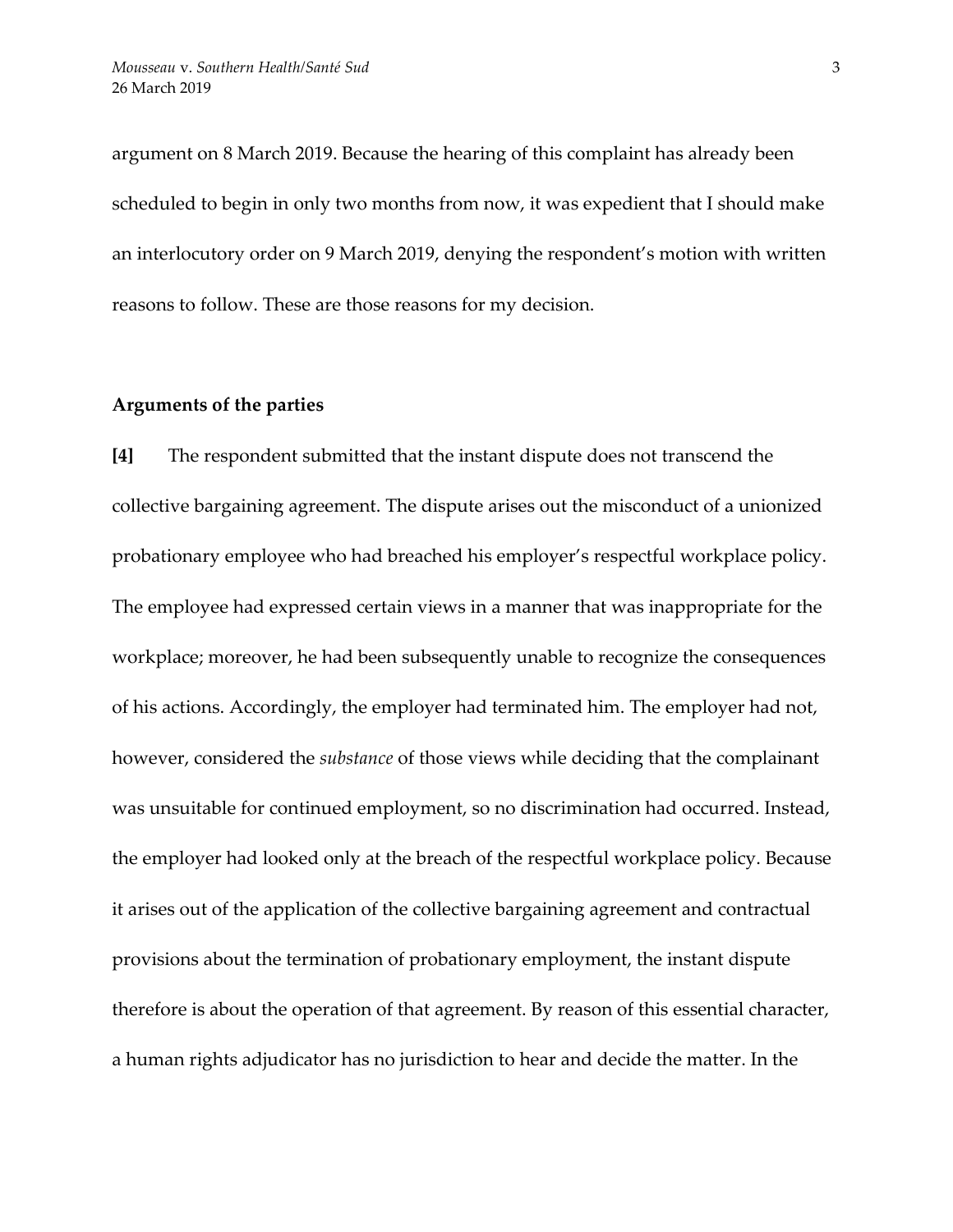alternative, the respondent argued that, if a labour arbitrator and a human rights adjudicator have concurrent jurisdiction over the instant dispute, the former is the more appropriate forum, and a human rights adjudicator should decline to exercise his or her jurisdiction.

**[5]** By way of reply, the Commission argued that the instant dispute transcends the collective bargaining agreement. The complaint sets out more than allegations that the employer had terminated the complainant in a way that is inconsistent with the collective bargaining agreement. The instant dispute is not about the individual merit and performance of an employee. Instead, the complaint alleges that the employee's ancestry or race, religious beliefs, and political views were a factor in the decision to terminate the probationary employment. As such, the Commission therefore submitted that a human rights adjudicator has at least concurrent jurisdiction over the dispute.

**[6]** A representative of the deceased complainant appeared at the hearing of the motion. He underlined certain points, including that the verbal argument in the workplace had obviously involved another employee, whom the complainant had considered the antagonist. The complainant's representative also stated that the employer had preferred to deny shifts to the complainant instead of working towards a mediated resolution of the problem.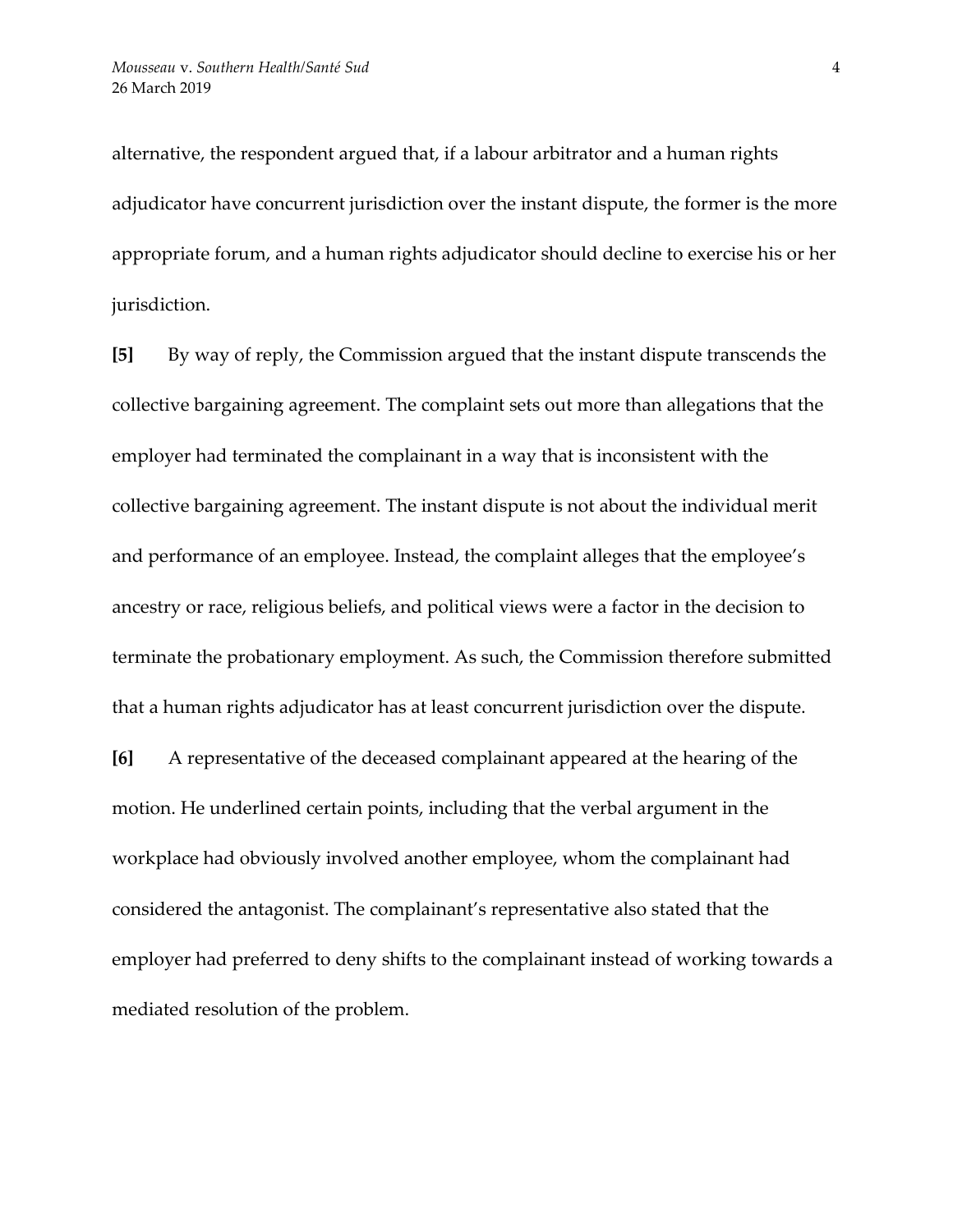#### **Analysis and decision**

a) The basis for the underlying facts

**[7]** The factual context of the instant dispute is important, but the interlocutory nature of this motion precluded the calling of evidence. In the circumstances, I have relied upon the complaint and the reply filed in response to the complaint. On some points, the two versions agree. On other points, the two scenarios are sharply different. Without proceeding out of blind acceptance, I have used the complaint and the reply in order to identify facts on which the parties appear to agree. However, where the documents present competing versions of events, I have merely noted that the difference without my having made an attempt to reconcile those differences or prefer one version over another. I have also mined the complaint and the reply in order to define the legal issues that arise in the instant dispute.

**[8]** Because of the interlocutory nature of the motion, I heard no witnesses and accepted no documentary evidence, and I have relied upon s. 39(2) of *The Human Rights Code*, CCSM c. H175, as the authority by which I may determine the procedures that I have adopted. As a small and helpful exception, I did consider a brief excerpt of the collective bargaining agreement, which the respondent had slipped into its motion brief. The extracted provision establishes the employer's contractual undertaking to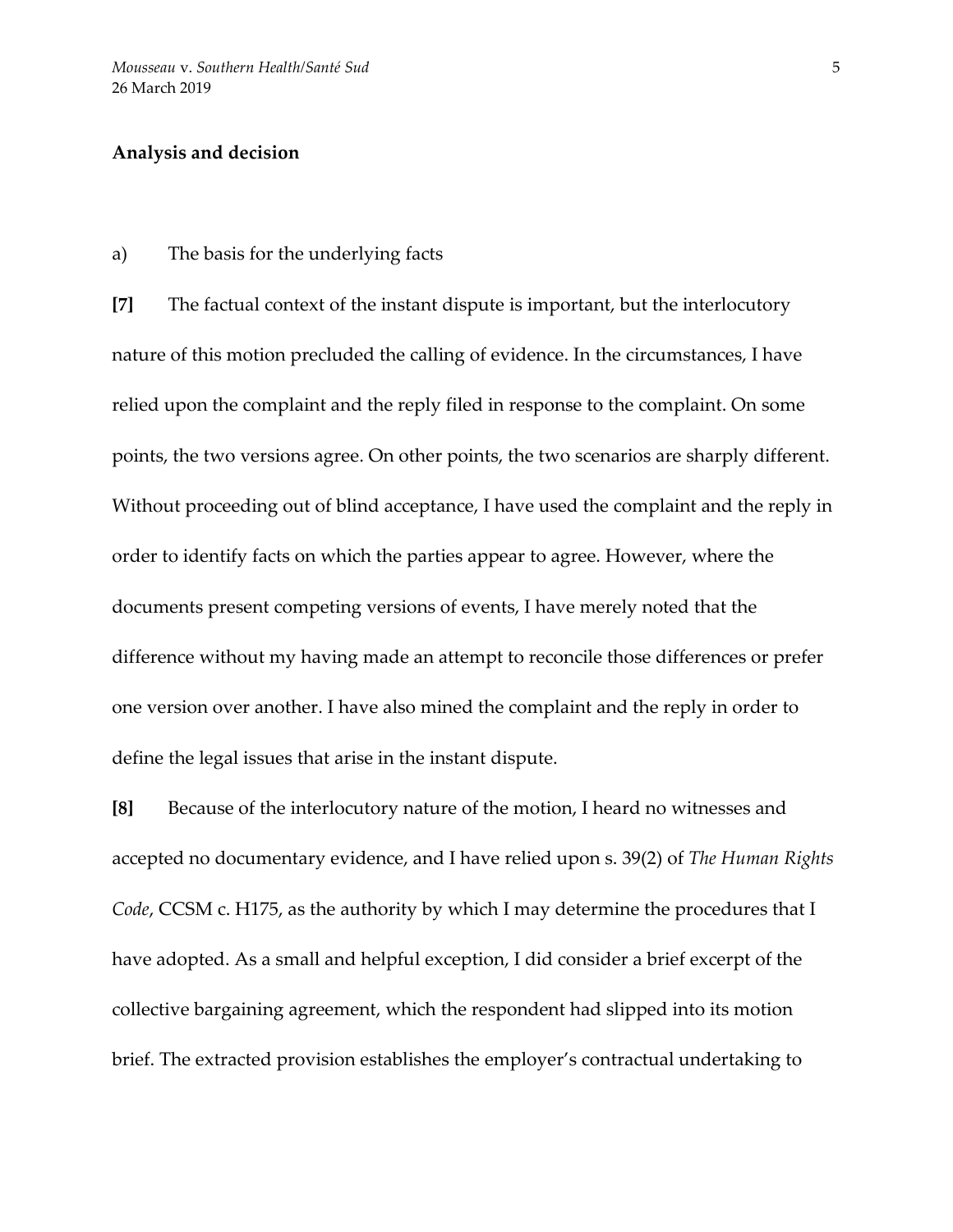exercise its managerial rights in a non-discriminatory way. However, I declined to receive the full collective bargaining agreement, which the respondent's lawyer offered during the hearing of the motion itself.

b) A caution against presumed jurisdiction

**[9]** A human rights adjudicator does not necessarily have jurisdiction to hear and decide a dispute merely because a complainant alleges that a contravention of *The Human Rights Code* has occurred. As Mainella J.A. explained for the Manitoba Court of Appeal at para. 68 of *Northern Regional Health Authority* v. *Manitoba Human Rights Commission* et al., 2017 MBCA 98 ("*Horrocks*"), leave to appeal to SCC requested,

> human rights tribunals are not superior forums for the adjudication of human rights disputes…. [The Manitoba Human Rights] Code does not give the administrative tribunal created by the statute exclusive jurisdiction to hear and decide matters relating to the Code. Rather, the Code is a statute of general application to all administrative decisionmakers in Manitoba.

**[10]** Accordingly, there are three kinds of jurisdiction that a human rights adjudicator might have in respect of any dispute: the adjudicator's jurisdiction might be concurrent with that of another administrative decision-maker; the jurisdiction might overlap the jurisdiction of another administrative decision-maker; or, a human rights adjudicator might have no jurisdiction, because another administrative decision-maker has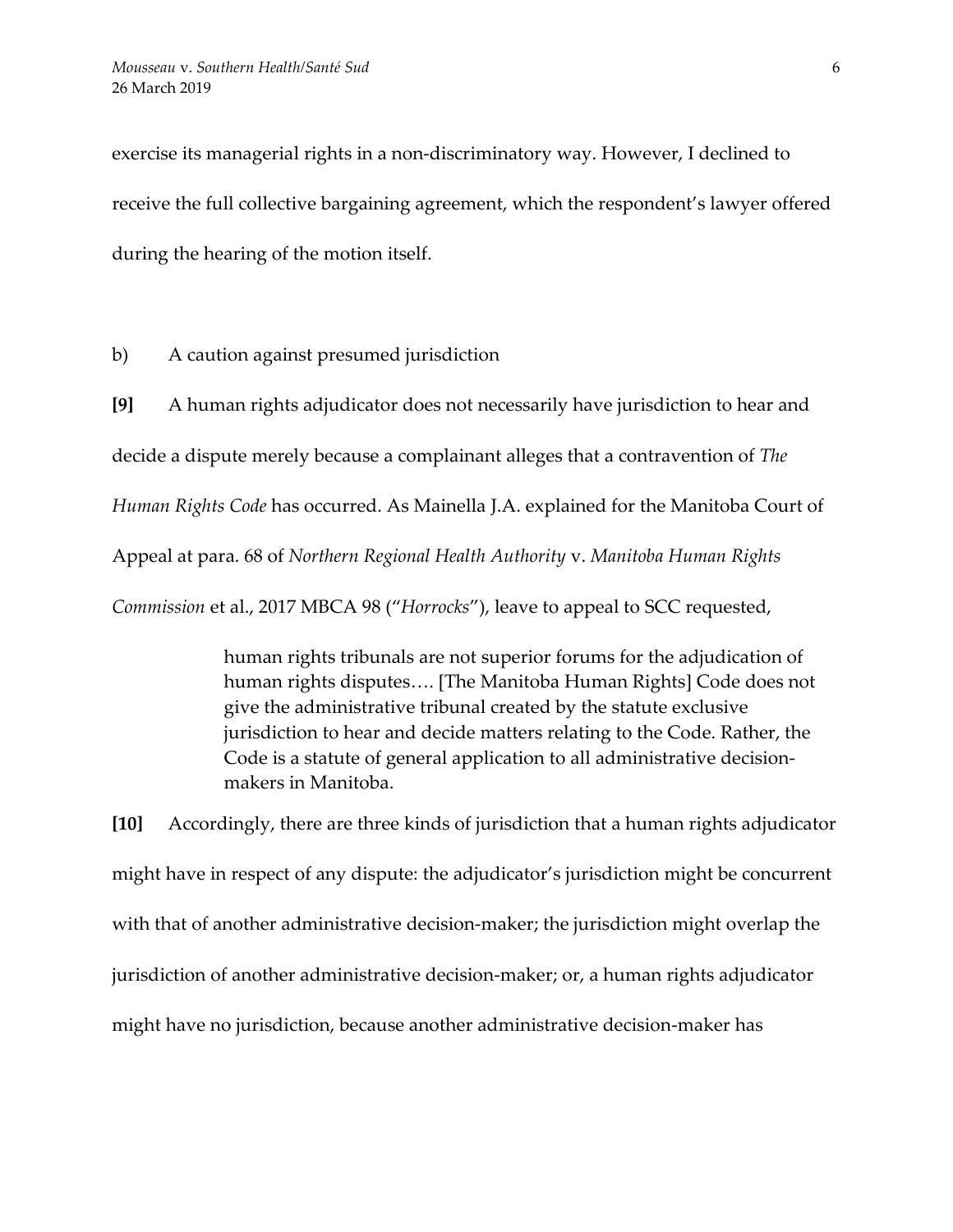exclusive jurisdiction over the dispute: *Weber* v. *Ontario Hydro*, [1995] 2 SCR 929 at para. 39, 47, and 50.

**[11]** A two-step analysis determines which kind of jurisdiction applies to a dispute: first, taking into account the entire factual and legal context, the essential character of the dispute must be identified; and, secondly, the decision-maker must determine whether the nature of the dispute expressly or by implication falls within the ambit of the decision-maker's governing rules: *Horrocks* at para. 51.

c) The essential character of the dispute

**[12]** The instant dispute goes beyond the specific employment context, and it transcends the collective bargaining agreement. The issues properly engage the underlying public policy of *The Human Rights Code*, which is the recognition, protection, and promotion of the worth and dignity of every individual.

**[13]** I agree with the respondent that a labour arbitrator in Manitoba has exclusive jurisdiction to hear and decide a dispute where an alleged breach of *The Human Rights Code* gives rise to the termination of the employment of a unionized worker: *Horrocks* at para. 67. I also recognize that s. 78(1) of *The Labour Relations Act*, CCSM c. L10, equips a labour arbitrator with an extensive jurisdiction over disputes about the meaning, application, or violation of a collective bargaining agreement: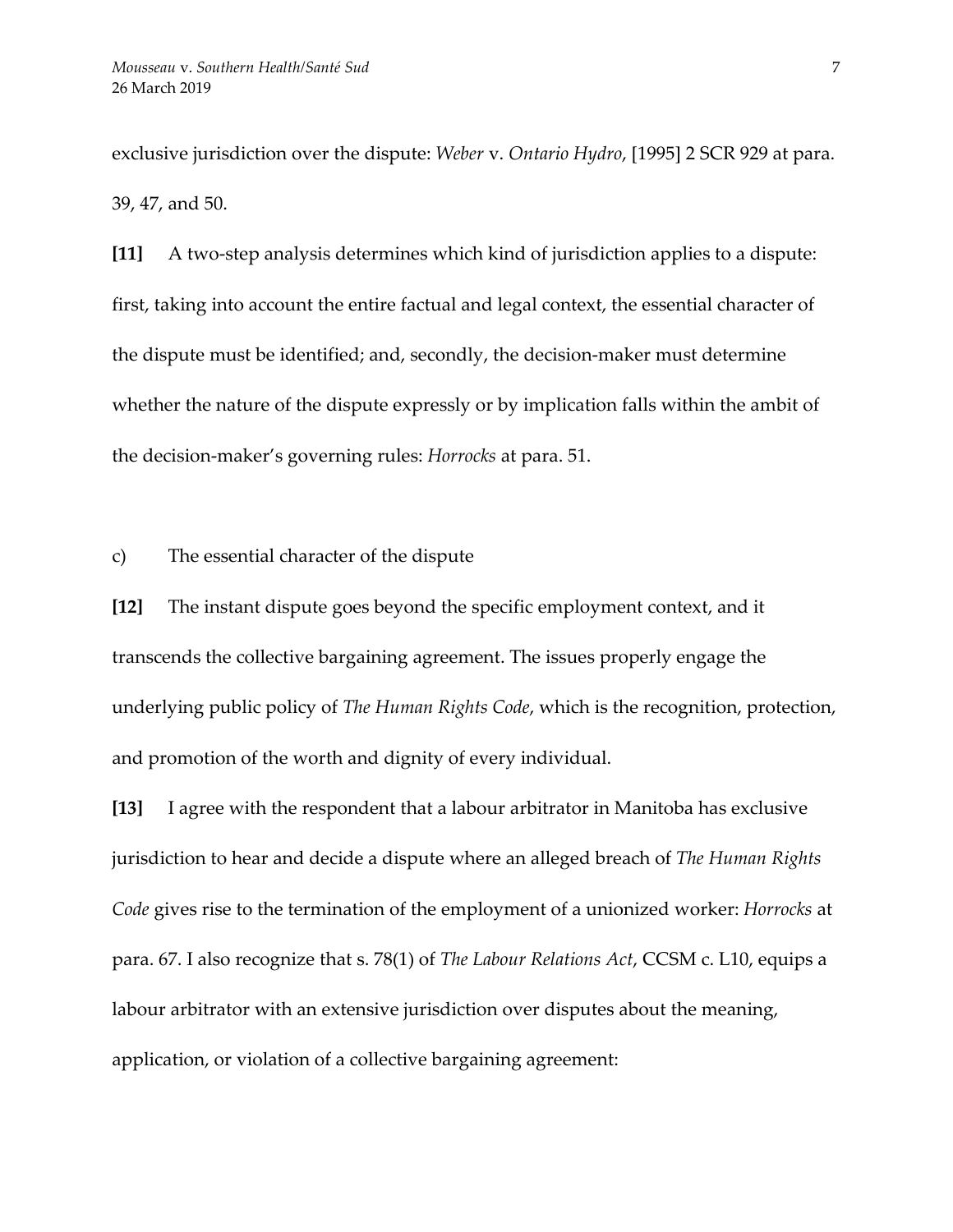Every collective agreement shall contain a provision for final settlement without stoppage of work, by arbitration or otherwise, of all differences between the parties thereto, or persons bound by the agreement or on whose behalf it was entered into, concerning its meaning, application, or alleged violation.

**[14]** However, the instant dispute is not about the "meaning, application, or alleged violation" of a collective bargaining agreement.

**[15]** In one sense, the collective bargaining agreement is not even at issue here. For reasons that are not known at this interlocutory stage, the complainant and his union did not grieve the termination of his probationary employment. Instead, the complainant filed a human rights complaint. At para. 80 of *Horrocks*, the Manitoba Court of Appeal made much of that complainant's choice to file only a human rights complaint: "the essential character of the dispute raised in the complaint to the Commission must be examined in light of the factual context, particularly the absence of a grievance…."

**[16]** Putting aside that point, I find that, in any event, the issue of discrimination at the unionized workplace goes beyond the specific employment context.

**[17]** Consider the relevant excerpts of the complaint:

1. I am Aboriginal, non-Christian, Jewish-religious/ethnic affiliation….

4. On April 5, 2015, during my down time at work I was reading an article that was part of my {university] course material and A.W., a casual employee (also on probation), approached me and asked what I was

…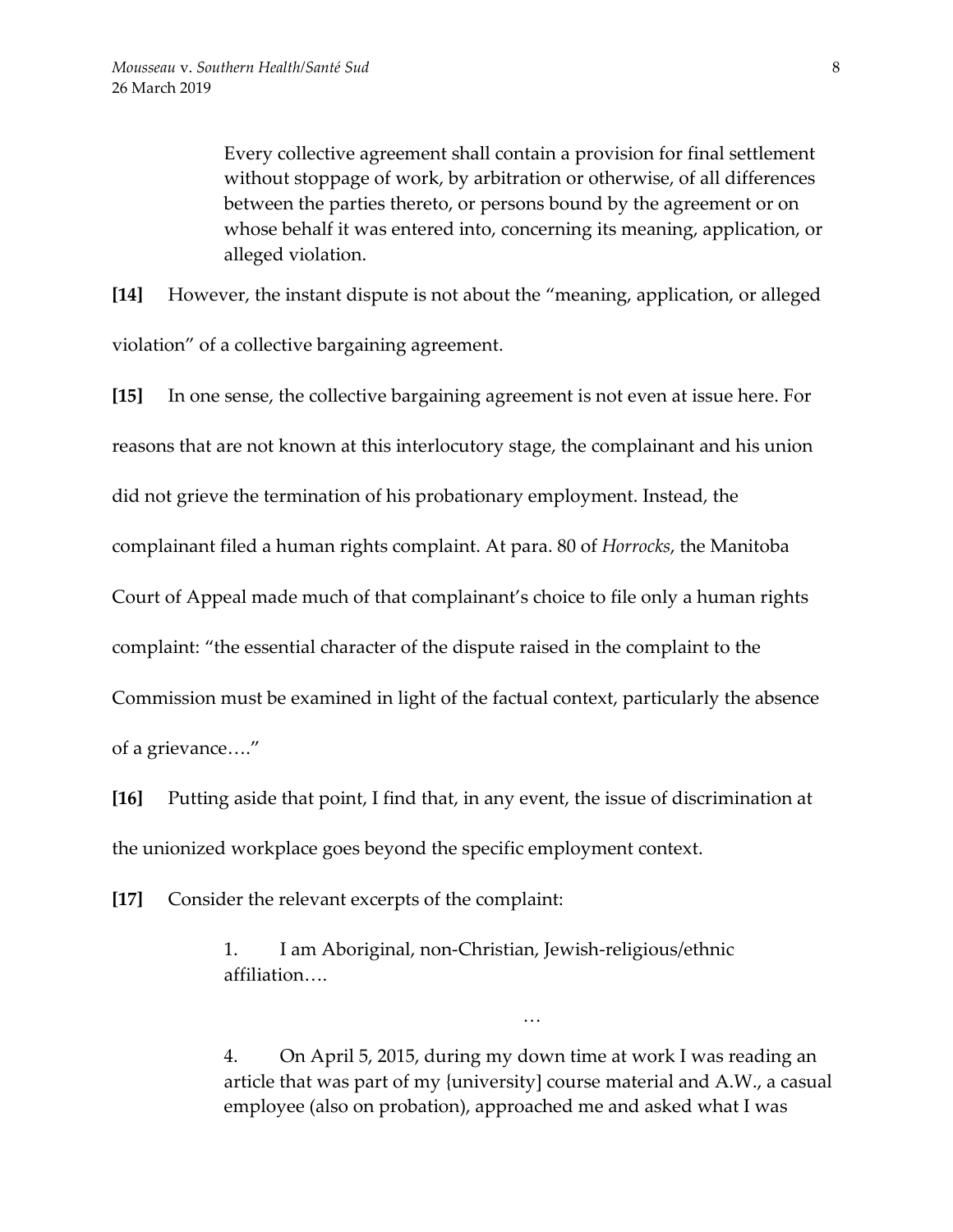studying. I told her it was a paper from my Critical Social Issus course and she said, "Oh so you are into that." Ms W. took an interest in a photography [*sic*] in my opened study notes. The photograph was of a Nazi criminal named Adolf Eichmann. Ms W. took an interest in the photograph and I asked her if she knew that person and she said she did not and shook her head. I respectfully explained from an educational context that, "Adolf Eichmann is a Nazi criminal who is considered to be the Logistical Architect of the Holocaust; he was captured[,] tried and executed in Israel for major war crimes and crimes against the Jewish people." We talked about many things including Bill C-51, Police use of force, Mikmaq Blockade in New Brunswick etc. and Ms W. appeared to be interested in the conversation at first then she became hostile towards me, openly challenged me stating, "The Anti-terrorism bill is a good idea. Bill C-51 is justified and a good idea. The RCMP risked their lives in New Brunswick, they tried to kill my family member, I'm dating an RCMP officer, my dad is an RCMP officer, I have family members that are RCMP officers." As a First Nations person I was offended and an argument ensued and I withdrew from the conversation. Ms W. then left the room. Ms W. filed a vexatious and frivolous complaint against me….

6. On April 17, 2015, I was called by Ms B. (who is of German ancestry). She said she would like to speak to me "off the record" about the conversation I had with Ms W. I asked her if we could meet the following day.

…

7. On April 18, 2015, I attended the meeting. The off the record conversation became an interrogation with Ms B. and Ms L.R., a supervisor, who acted as a personal witness to the meeting without the opportunity for me to get my union representative.

8. The interrogation was based on the argument that took place between Ms W. and I [*sic*]. I was accused of displaying offensive pictures, making reference to Nazis, talking about Nazis, pushing my personal views on others and not stopping the conversation when Ms W. said she felt offended. The questions were not limited to my academic course content but to my religious beliefs and asked if I were going to challenge a religious perspective and I said, "No, I'm not talking about this anymore…."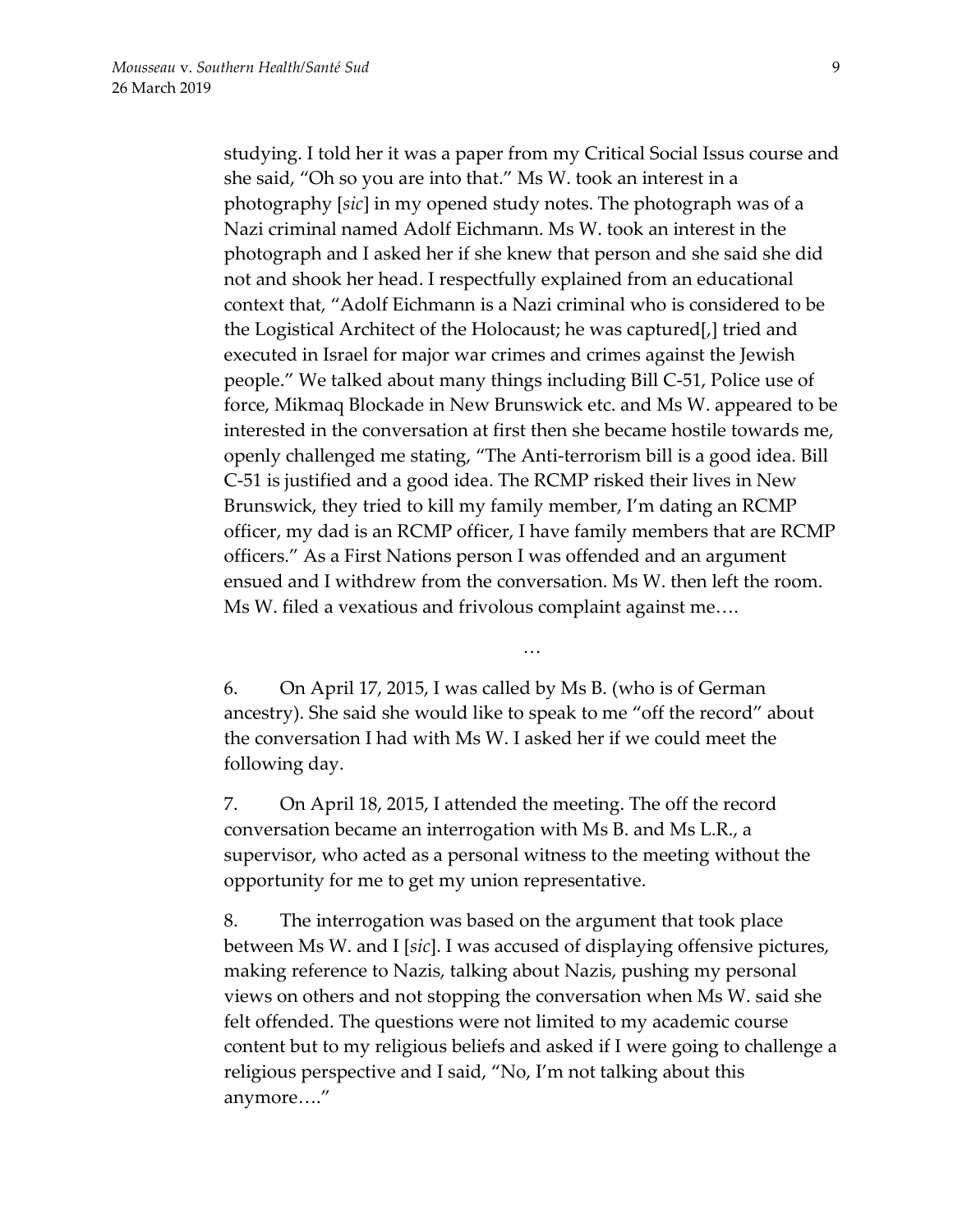**[18]** In varying degrees, racial, religious, and political discrimination lie at the heart of the allegations that the complainant has set out in his complaint. The verbal argument with his co-worker and the later meeting with management appear to have left the complainant feeling that his workplace would not tolerate his race or ancestry, religious beliefs, and political views. Long before the respondent had terminated his probationary employment, the complainant had felt that his worth and dignity as an individual were under attack. The operation of the collective bargaining agreement was therefore never engaged.

**[19]** This conclusion recalls the holding of the Nova Scotia Court of Appeal in *Halifax (Regional Municipality)* v. *Nova Scotia (Human Rights Commission)*, 2008 NSCA 21, leave to appeal to SCC refused. A unionized employee alleged that he had suffered racial discrimination in the workplace. In addition to racial comments, the employee claimed that, unlike white employees, he had been passed over for jobs and denied compassionate leave. At para. 52, Saunders J.A. wrote for the court that

> [a]ll of the incidents and discriminatory treatment complained of by Mr. Hellesoe occurred, he says, because he is an African-Canadian. The dispute he identifies does not arise explicitly or implicitly from the interpretation, application or administration of the Collective Agreement.

**[20]** In its oral and written submissions, the respondent urged me to reject such a characterization of the instant dispute. The respondent distinguished the *Halifax* case on the ground that, as the respondent set out in its motion brief, "[t]he basis for the alleged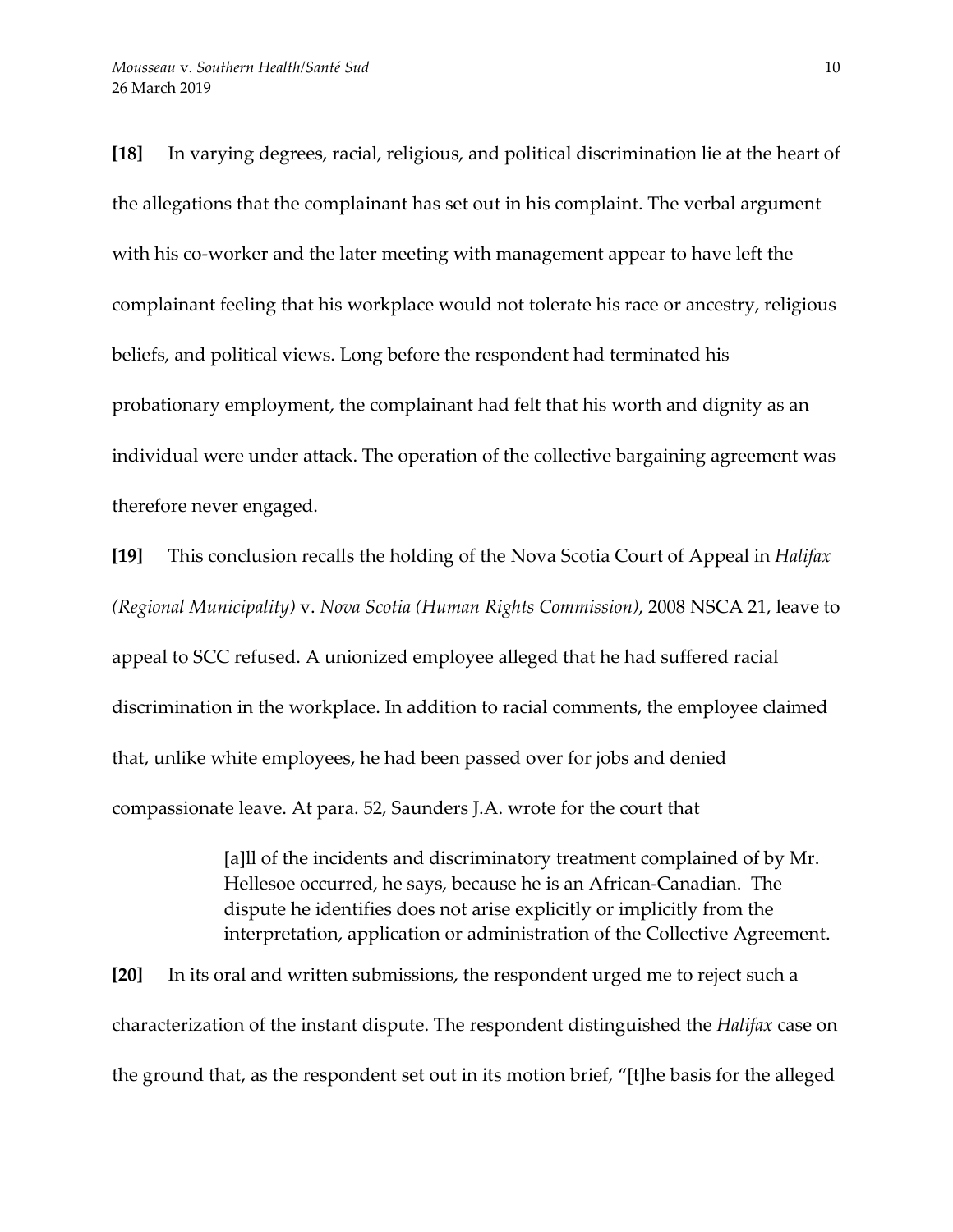discriminatory treatment in *Halifax* had nothing to do with the complainant's ability or capacity to carry out his employment." In the instant dispute, the termination of employment reflected the respondent's "[c]oncerns for a collegial and respectful workplace" and the apparent inability of the complainant to perform within that setting. By this analysis, the dispute did not transcend the collective bargaining agreement.

**[21]** By way of illustration, the respondent relied upon *Canada (House of Commons)* v. *Vaid*, [2005] 1 SCR 667. A parliamentary employee alleged that, motivated by racial prejudice, his workplace had constructively dismissed him through demeaning treatment. Considering the detailed allegations, Binnie J. held at para. 94 that there was nothing "to lift these complaints out of their specific employment context." These allegations included a statement that the employee was overqualified for his job; a question about the ability of the employee's wife to support him if he lost his job; an inquiry about the employee's willingness to work on a split shift and do other work; a prohibition against working while wearing a cervical collar; and, an offer of alternate work duties. While none of the preceding detailed allegations appear discriminatory, the employee believed that they were motivated by racial prejudice. Only two additional allegations were overtly racial: a question about the employee's ancestry, and his replacement by white drivers. Not surprisingly, Binnie J. concluded at para. 98 that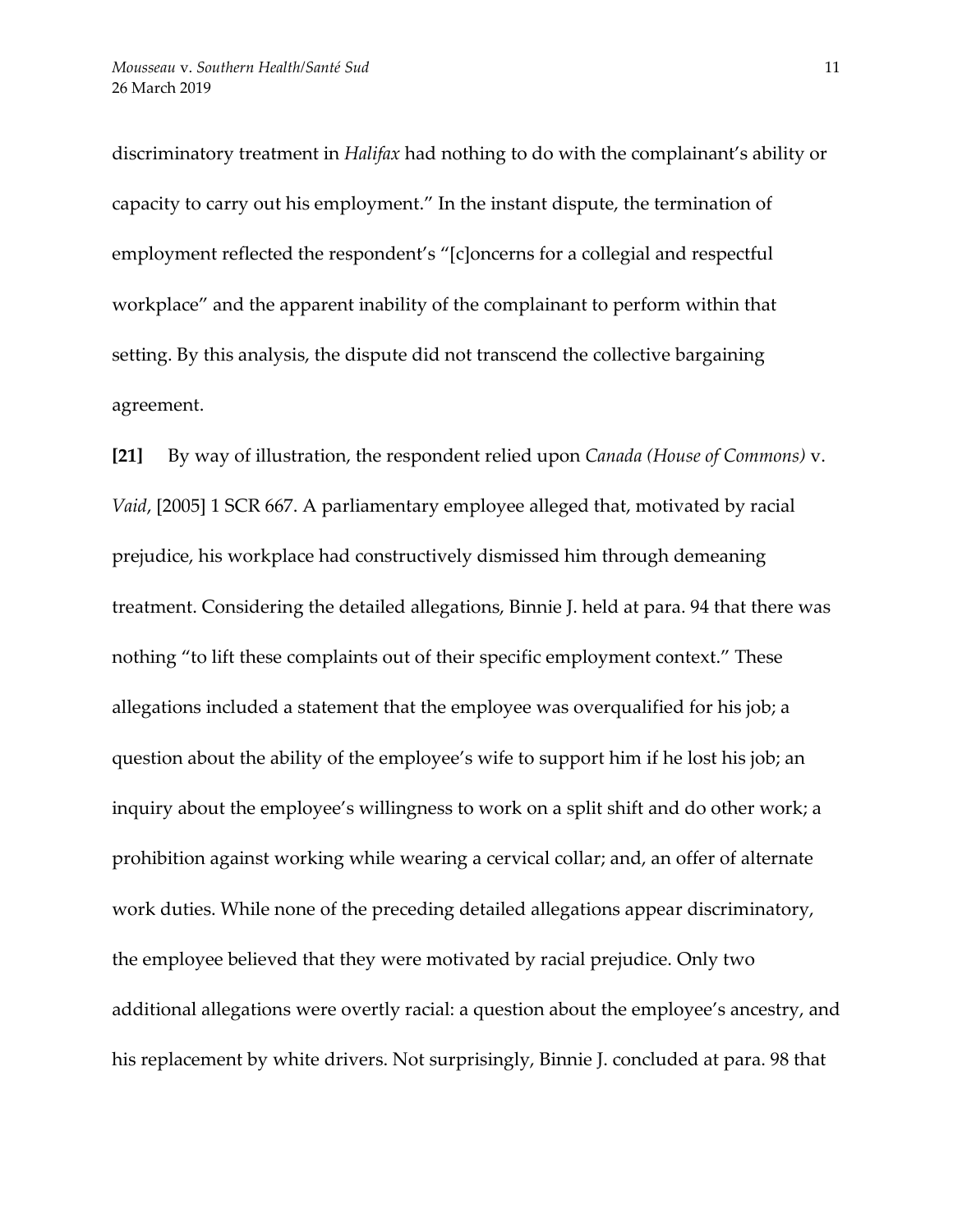"[w]e are dealing with a single employee who says he was wrongfully dismissed against a background of alleged discrimination and harassment." The respondent in the instant dispute submits that the same conclusion applies here.

**[22]** However, I disagree. Unlike *Vaid*, the instant dispute is not about the termination of the complainant's probationary employment, set against a background of alleged discrimination. Instead, like *Halifax*, the instant dispute is about alleged discrimination, set against a background of unionized employment. The meaning, application, or alleged violation of the collective bargaining agreement are not in play.

**[23]** In oral submissions during the hearing of the motion, the respondent suggested that, by this approach, all unionized employees could bring their termination within the jurisdiction of a human rights adjudicator. To do so, it seemed to the respondent that such employees needed only to play up the human rights aspect of their dispute. However, this is a misunderstanding of the test by which to determine the essential character. A dispute must go beyond the ambit of a specific collective bargaining agreement. There must be facts that engage the public policy underlying *The Human Rights Code*. The rhetoric of a craftily-drafted complaint alone could artfully accentuate faint traces of discrimination in order to lift a dispute somehow beyond the operation of a collective bargaining agreement. Without a factual foundation, the jurisdiction of a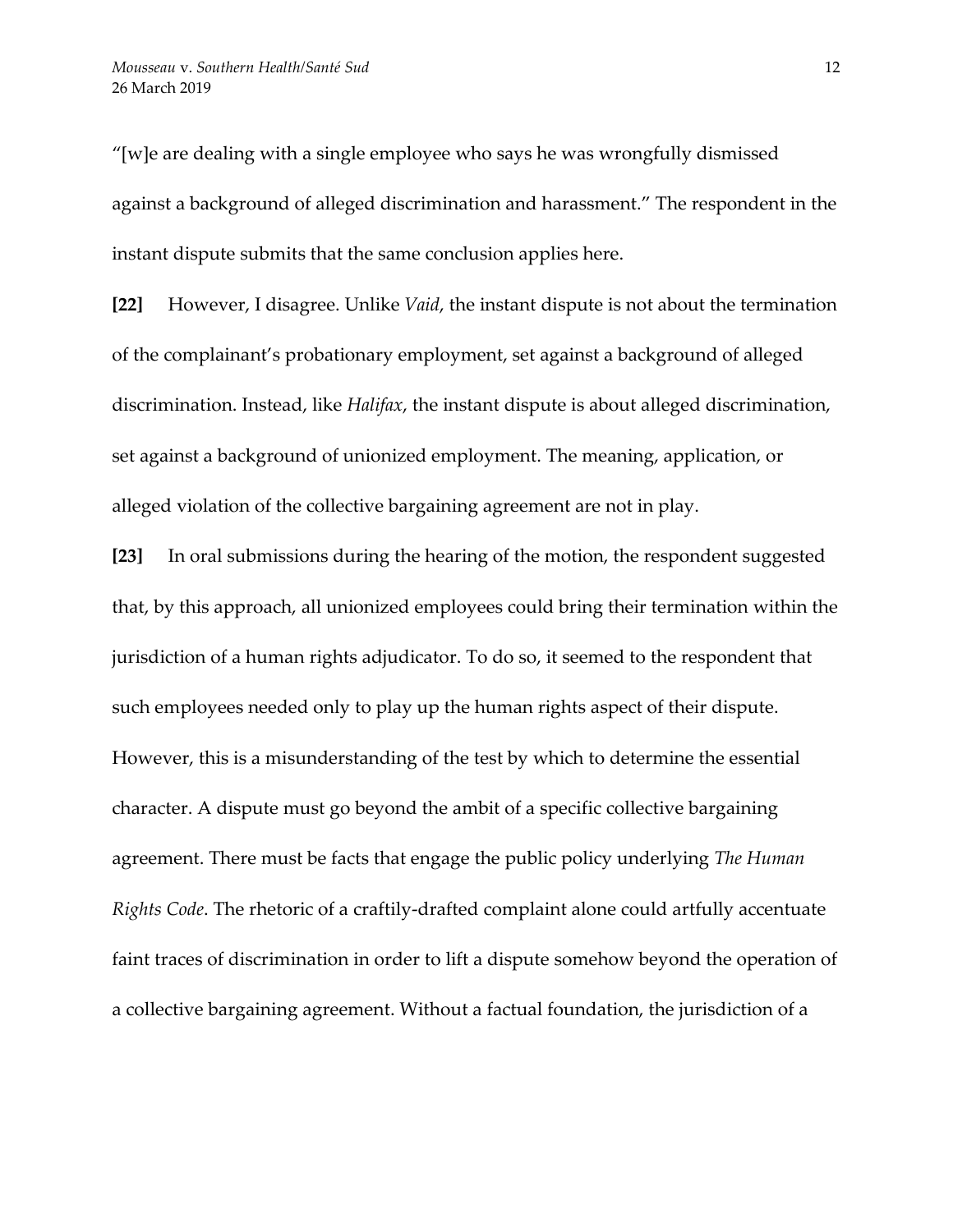human rights adjudicator cannot be triggered, and the labour dispute remains within the exclusive jurisdiction of an arbitrator.

**[24]** The respondent submitted a further reason that the essential character of the instant dispute fell within the ambit of the collective bargaining agreement. Echoing parts of its original reply to the complaint, the respondent denied that, when terminating the complainant's probationary employment, it had taken into account the complainant's race or ancestry, religious beliefs, or political views. Instead, the respondent represented that it had focused only upon the inappropriate conduct of the complainant in the workforce and the complainant's inability to recognize the consequences of his actions. In this version of events, the human rights allegations are relegated to the background of the dispute. The essential character centres upon the respondent's exercise of its contractual rights to enforce its respectful workplace policy and terminate probationary employees. However, at this interlocutory stage, there is no basis to adopt the respondent's version of events. I have no evidence by which to determine what role, if any, the alleged discrimination played in the termination of the complainant's employment.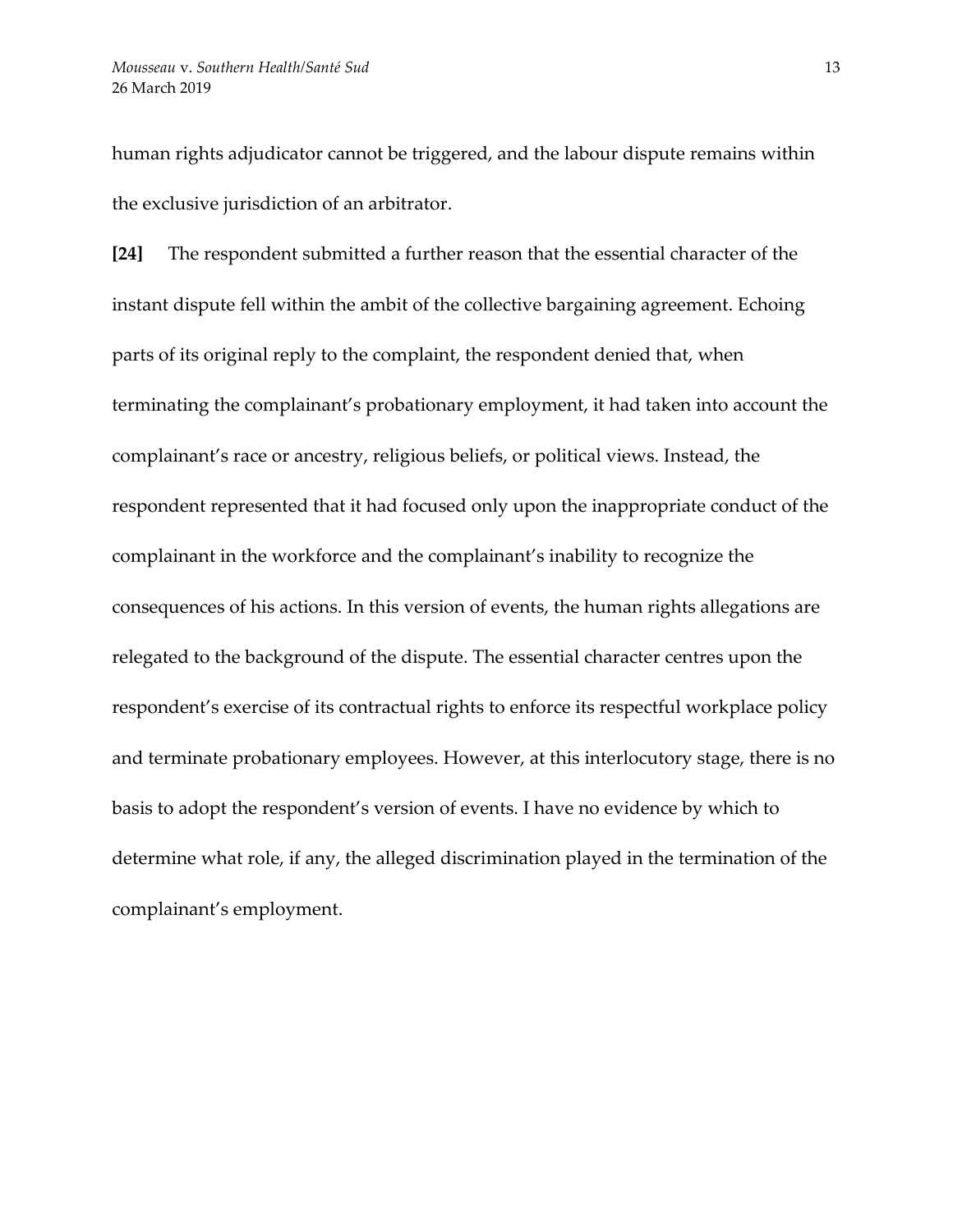d) The concurrent jurisdiction of a human rights adjudicator

**[25]** By reason of the characterization of this dispute as transcending the operation of the collective bargaining agreement, a human rights adjudicator and a labour arbitrator have concurrent jurisdiction to hear and decide the instant dispute.

**[26]** In the instant dispute, there is no parallel proceeding before a labour arbitrator. Nevertheless, the respondent argues that I should not exercise my jurisdiction. The respondent instead urges me to defer, allowing a labour arbitrator to hear and decide the dispute. I reject that approach for several reasons. First and most practically, there is no appointed arbitrator to whom I could defer. Secondly, a deferral of my jurisdiction would be wasteful, because the parties have engaged with the Manitoba Human Rights Commission over the past four years in the expectation that a hearing would result. Thirdly, such a deferral would introduce undue delay while the arbitration process unfolds instead of proceeding with the scheduled hearing of this complaint in two months. Fourthly, I have no evidence about whether or not a labour arbitration may be convened. I do, however, note and entirely accept the respondent's undertaking not to raise any objection to the late filing of a grievance. Fifthly, I have no evidence about the ability or willingness of the deceased complainant's Estate to participate in the grievance process. In short, although I find myself able to continue listing concerns, I